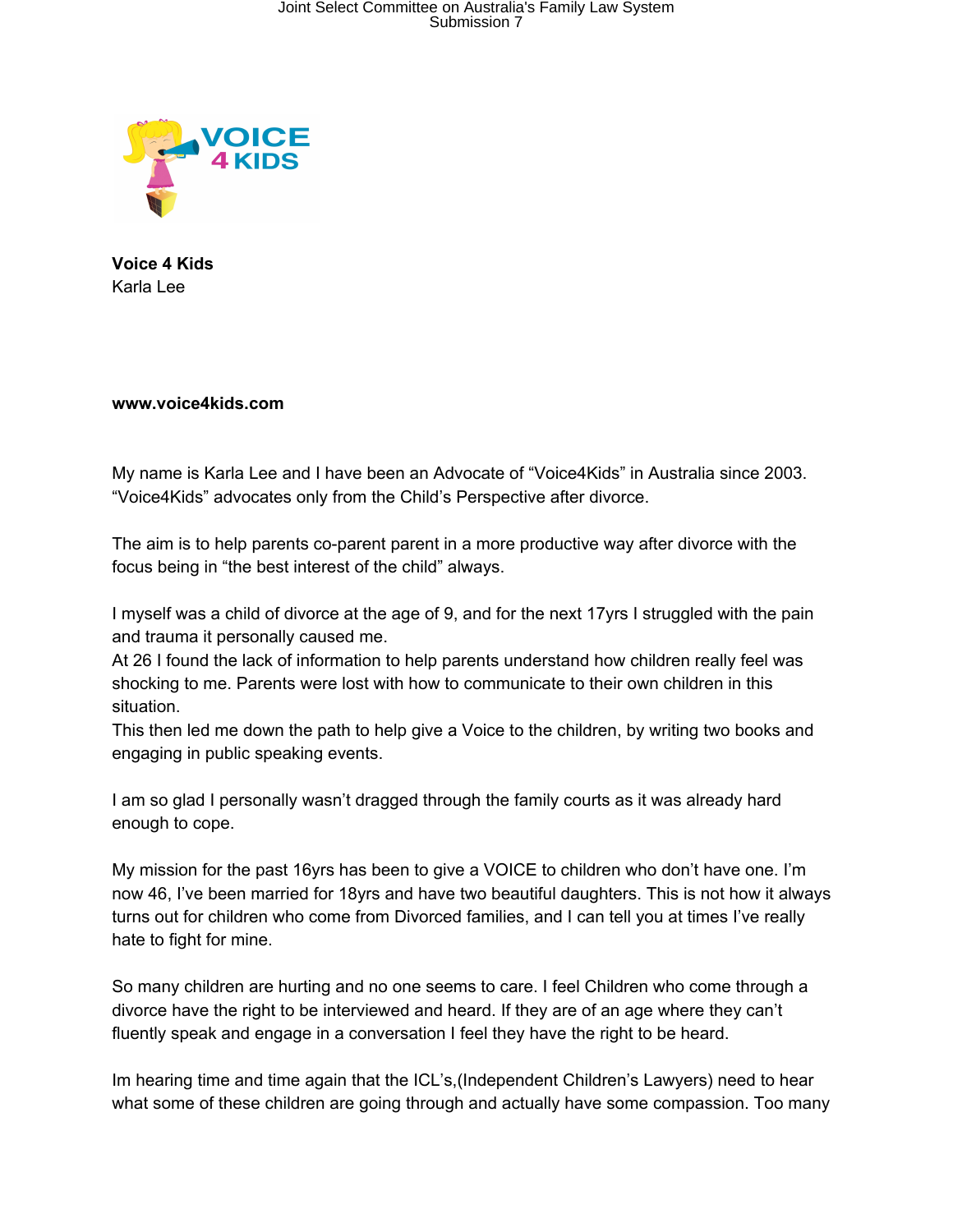times I am hearing these ICL's are brushing off what the childrens concerns are and not even hearing what they are saying. In saying that some parents also need to pull their socks with how much their personal bitterness is affecting their children.

I truly feel if one parent is going to continue to play games and Alienate (a well rounded healthy parent) due to their own bitterness their right to be a full-time parent themselves should be questioned.

The only time I feel sole custody must be considered to one parent over the other is when there is DV, Drug Addiction, Sexual Abuse and even in some cases where Child Support Payments are being held off by one parent. In some cases a parent is earning more than they are declaring but the ATO and Child Support don't investigate.

Selfish parents are dragging their children through the family courts, no matter what the cost is to their child's well being.

Greedy lawyers have encouraged some parents to submit false allegations so they can have a house, car, boat and kids. Plus the longer in court the more the lawyers, and barristers make. Disgusting. The Family Court is becoming a money making machine at the cost of lives being destroyed, and let's be honest for some the only way out is suicide.

Barabara Holborow (OAM) the former Magistrate of the NSW Children's Court, endorsed both of the books on wrote about this topic "Please Don't Go!" & "Is It My Fault?", and then opened my book launch in 2003 at Sydney's Parliament House.

Barbara's desire was that every parent passing through the Family Court would have a set of my books given to them so they might just think of the children before themselves.

Since then I have spoken at different relationship conferences and rallies. Most of the time to crowds of Fathers who have been devastated by the false allegations that the courts have believed without any evidence of prior abuse or neglect ever spoken about. This is wrong. Some are taking the DV card and abusing it. Those who are suffering from DV seem to think this isn't happening, but it is.

Yes, many Mothers have also lost visitation or been alienated as well, but the scale I have found has weighed a lot heavier on the Fathers losing their children.

In 2015 I had the privilege of speaking with Senators and Political leaders at a board meeting in Parliament House Canberra, where we discussed the Family Court and how we could make changes in the best interest of the Children.

The overall view was that the custody arrangements should be finalised before the finances and assets. This way we know who is really after what. Sadly this is still yet to be implemented

Then in 2016 we held the "Voice 4 Kids" Summit in Parliament House, Canberra.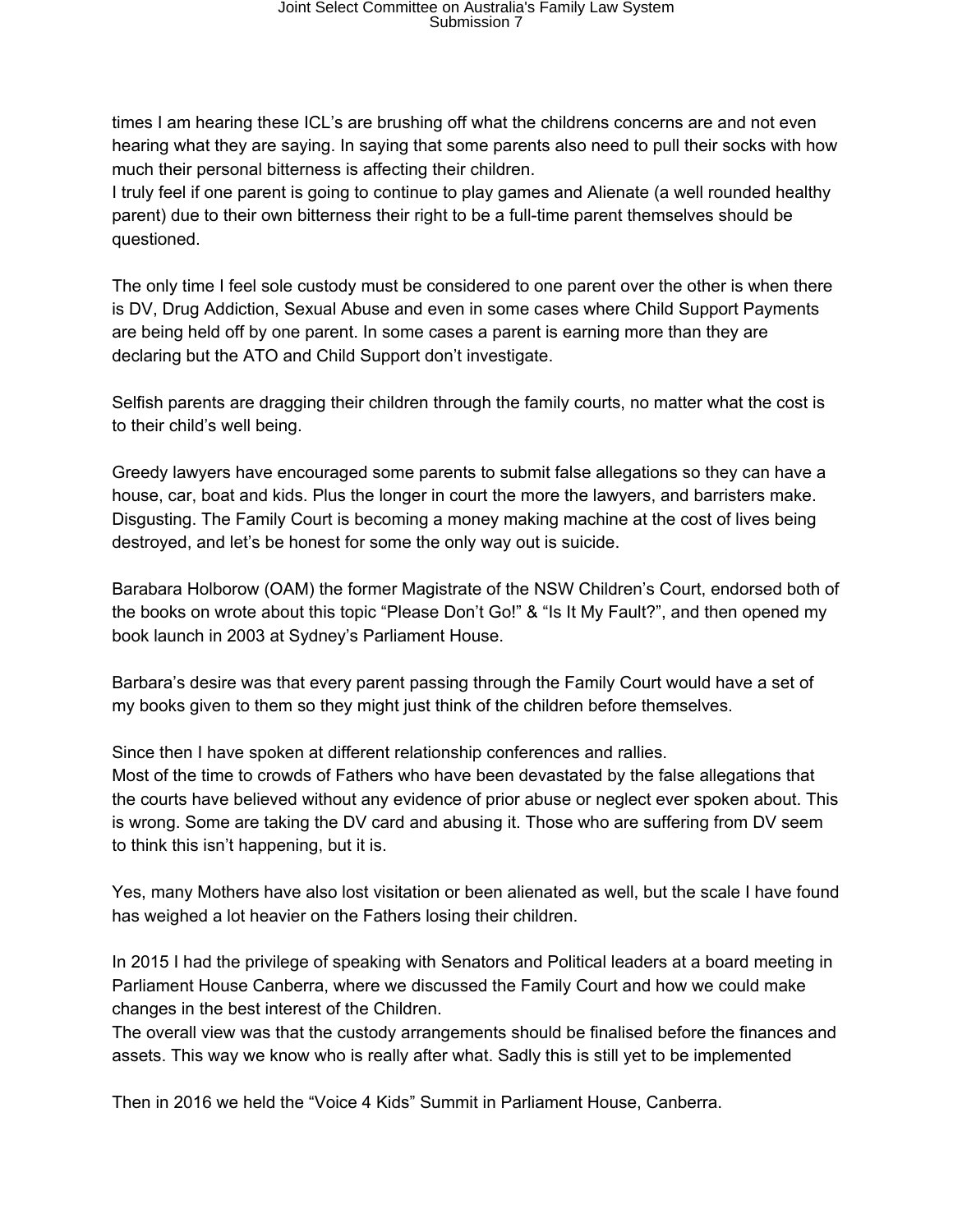## Joint Select Committee on Australia's Family Law System Submission 7

This was very successful and shined a light on how the system has let the Children down and many senators and politicians were supportive that the system needed to change. You can view this on Youtube under Voice4Kids.

"Voice 4 Kids" would like to see changes that are fair to all parties like;

- Children should have the right to see both parents equally if there is no evidence of Drug, DV or Sexual Abuse, and both parties are paying their fare share with child suport.
- Affidavits that claim DV, DRUG or SEXUAL ABUSE should be investigated if no prior claim has ever been made. DV's these days are being handed out like lollies and this is just wrong. This doesn't help the legitimate DV sufferers.
- Child Support payments where one parent is claiming to earn little to no money should be investigated as many are earning but not declaring to the ATO. This means the other parents is suffering under financial strain, and this is unfair. It would also be great if the child support payment issues could be discussed within the family court as many issues related to the divorce are around this issue.
- The finalisation of each divorce case to be finalised within 1-2yrs so that children are not being dragged through the courts for a ridiculous amount of time, and the Children have their time with the ICL to share how they are feeling. Also "Mediation" to be compulsary after a divorce, and both parties if they are wanting custody to be willing (unless DV, Drug or Sexual Abuse was involved) to sit in a room together to discuss the best outcome for the child moving forward. Eg: a Parenting Plan should be compulsory that works for all. I feel if one parent is too stubborn to even attend mediation they cannot be considering the best interest of the child.

TERMS OF REFERENCE Points answered.

- A) In regards to the process of the Domestic violence orders and apprehended violence orders in family law proceedings - I find that the ongoing issues seem to be false claims against parents without any prior abuse claims or complaints ever submitted to the police prior to the court hearing. I feel if one parent is going to bring a DV issue up this must then be further investigated if there was never a complaint prior, and for the court to not just take this at face value. Many good parents are losing the right to see their children for years due to false claims. If supervised visits need to take place for a short time that can be considered, but if the supervisor feels that the parent who has had claims puts against them is a fit parent then 50/50 should be submitted.
- B) Parties in family law proceeding to provide truthful and complete evidence -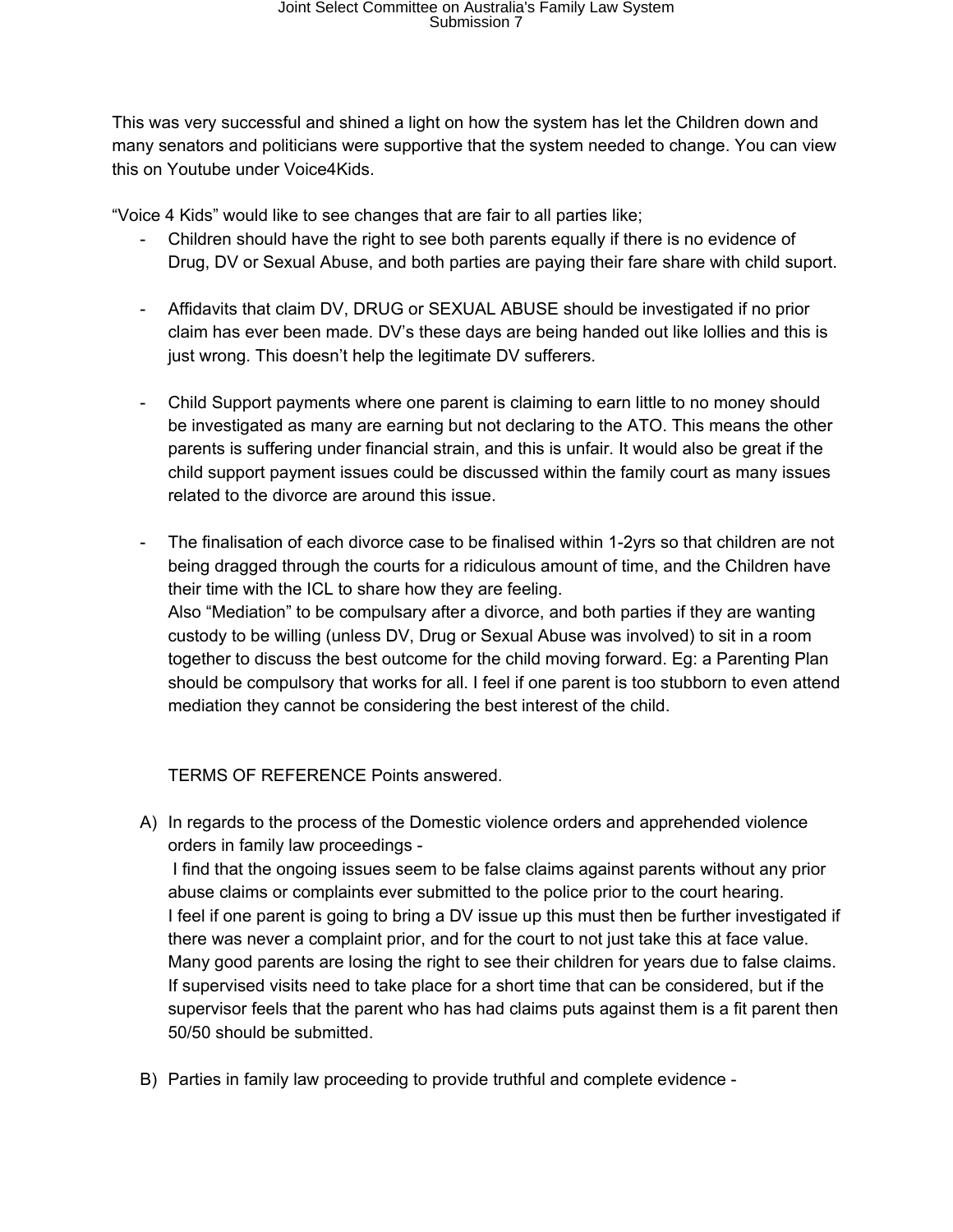As stated above I feel Affidavits should be thoroughly checked and investigated not just taken at face value. Many are getting family and friends to write false claims so that the parent can receive full custody and all financial assets.

C) Reform to the family law current structure -

Obviously the structure right now isn't working. The length of time families are waiting on settlements and custody issues is at least 5yrs or higher. Custody issues need to be settled first and within a short time frame as this is very disturbing to the children who are wondering where they are going to live. Then the financials need to be settled quickly after this. Dragging both of these two things out is only putting a huge strain on all parties.

D) Financial Costs of Court Proceedings to Families.

This is where I feel MEDIATION needs to play a bigger part prior to parents who are thinking of heading to the family court.

Parents who choose to drag their ex partners through the family courts are all pretty much losing their life savings in the end.

Parents need to be educated that these court funds could be put to better use (Eg: for their children's future and education) If they could sit down as mature adults and work out a productive "Parenting Plan" with the mediator, this would be a win win for all. Hence why I am saying Mediation should be compulsory.

Also if many parents could do it this way the family Court would have less cases to hear the parents would have more money in their own pockets for after their separation. Many parents struggle to get back on their own feet after a divorce as the funds have been diminished through lawyers and barristers, but through MEDIATION they should have more funds to help them set up their new life and raise their children separately.

- E) The Family Support services and dispute resolution service As previously stated I feel needs to be compulsary that both parties attend (unless Drugs, DV or Sexual Abuse has been a factor) Mediation. Many parents are refusing to sit in the same room for mediation and this I believe is not in the best interest of the child. Parents need to learn to put their differences aside and work out the best path moving forward for their children. If they can't prioritise this you have to ask yourself who are they really thinking of?
- F) Impact on family law proceeding on the health of children & families Well this is a given. The impact a divorce has on children even prior to the family court proceeding is undeniable. So many children are suffering already. So being dragged through the court just adds another layer. Children who go through a divorce are at higher risk of; depression, anxiety, early pregnancy, school dropout, introverted, or extremely angry, choose negative relationships later in life, suicidal and most have low self esteem. I've been there. From cases I've heard myself the Children just hate the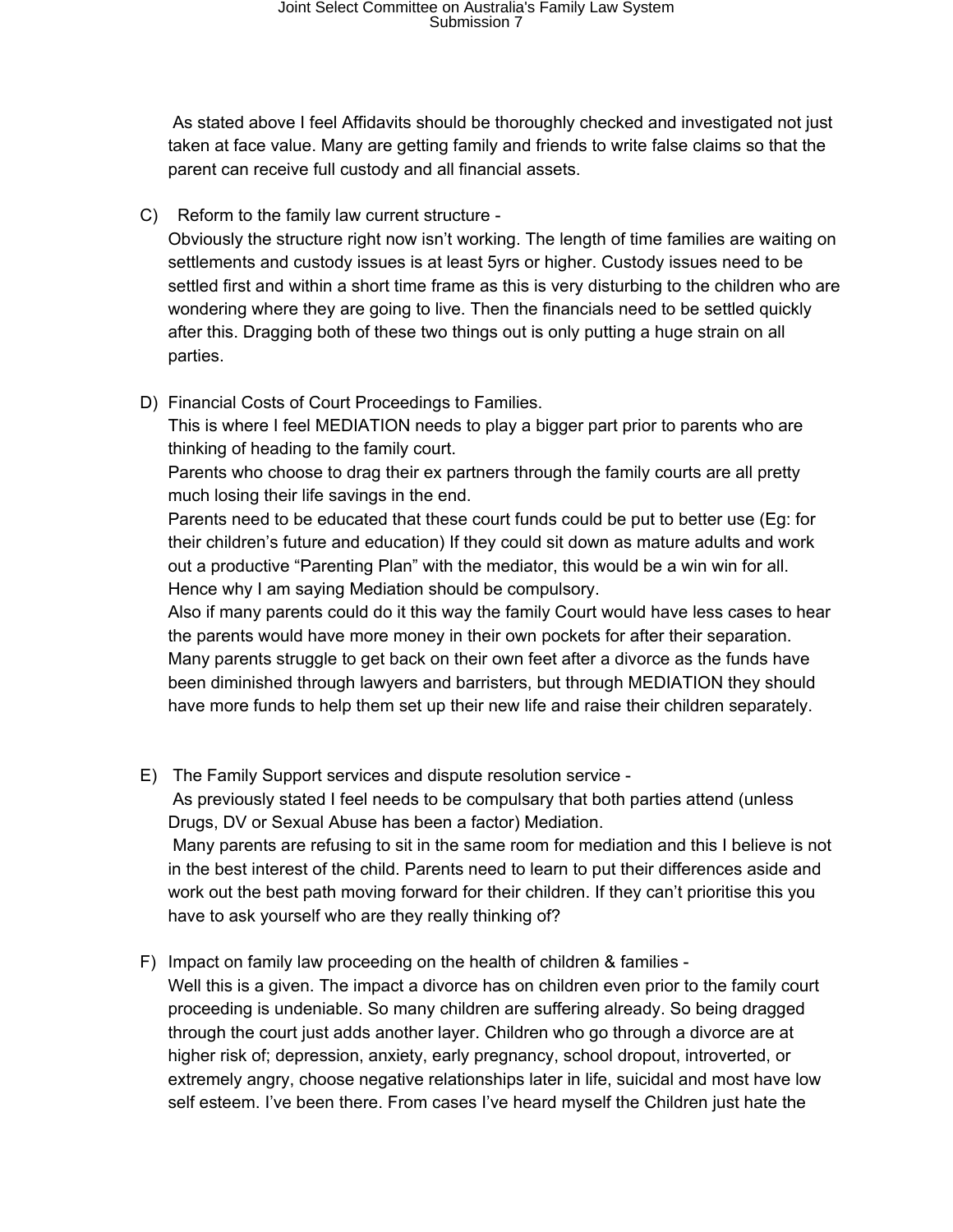courts. It only breeds anxiety in them prior to the day and many are nervous, especially when being interviewed by the ICL as they feel if they speak the truth, they may get in trouble when they get home.

Children need protection in the courts after speaking with the ICL. The judge must make it very clear to both parents that if they at all interrogate the children after the ICL has spoken to them (as parents) about what the children said, they are breaching the court laws and that then may put them in jeopardy of having the children in their care at all. The ICL should be able to sit both parents down and share honestly with how the children feel and the children should feel safe when leaving the court. Some children will say that they don't feel safe with being with their mother or father or even the parents new partner and this must be taken very seriously. This is why the ICL is so important. This information must be passed to the judge and considered. Some (3rd parties) being new partners or step-parents are making life worse for children after divorce. Bitter new partners making it hard for the children to have stable relationships with their biological parents. Again this is why I am saying the children who are of an age that can speak for themselves should be interviewed and asked about how they feel with their parents or any new partners. If they feel unsafe then supervised visits should be considered until that child feels safe.

The impact on Fathers and Mothers is also devastating. Fathers are taking their lives every week over lost custody cases, and yes most of these seems to be around the false allegations and Parental Alienation issues.

In some cases women also but the scale seems to fall heavier on the Father's side with this.

When it comes to legitimate DV issues yes the protection does need to be there for that party, and the children should only have supervised visitation with that parent until the judge feels that parent has been through a certain amount of rehabilitation courses and interviews. This would not be an overnight fix.

G) Issues for Grandparents -

Sadly many grandparents are missing out on being in their Grand Children's lives due to Parental Alienation. This is quite sad as grandparents bring a lot of stability to the grand children's lives after a divorce. They did for me. It may be a case to case issue if DV was involved or the partner who may have been violent lives with their parents now. But maybe supervised visits could be set in place for grandparents until both parties are in a better place after the divorce to make it more permanent. I do feel the children could also be asked about how they feel with this by their ICL.

H) improvements to monitoring of professionals - THIS IS MY BIGGEST CONCERN & CHANGE I FEEL NEEDS TO HAPPEN NOW - The ICL'S MUST BE MONITORED.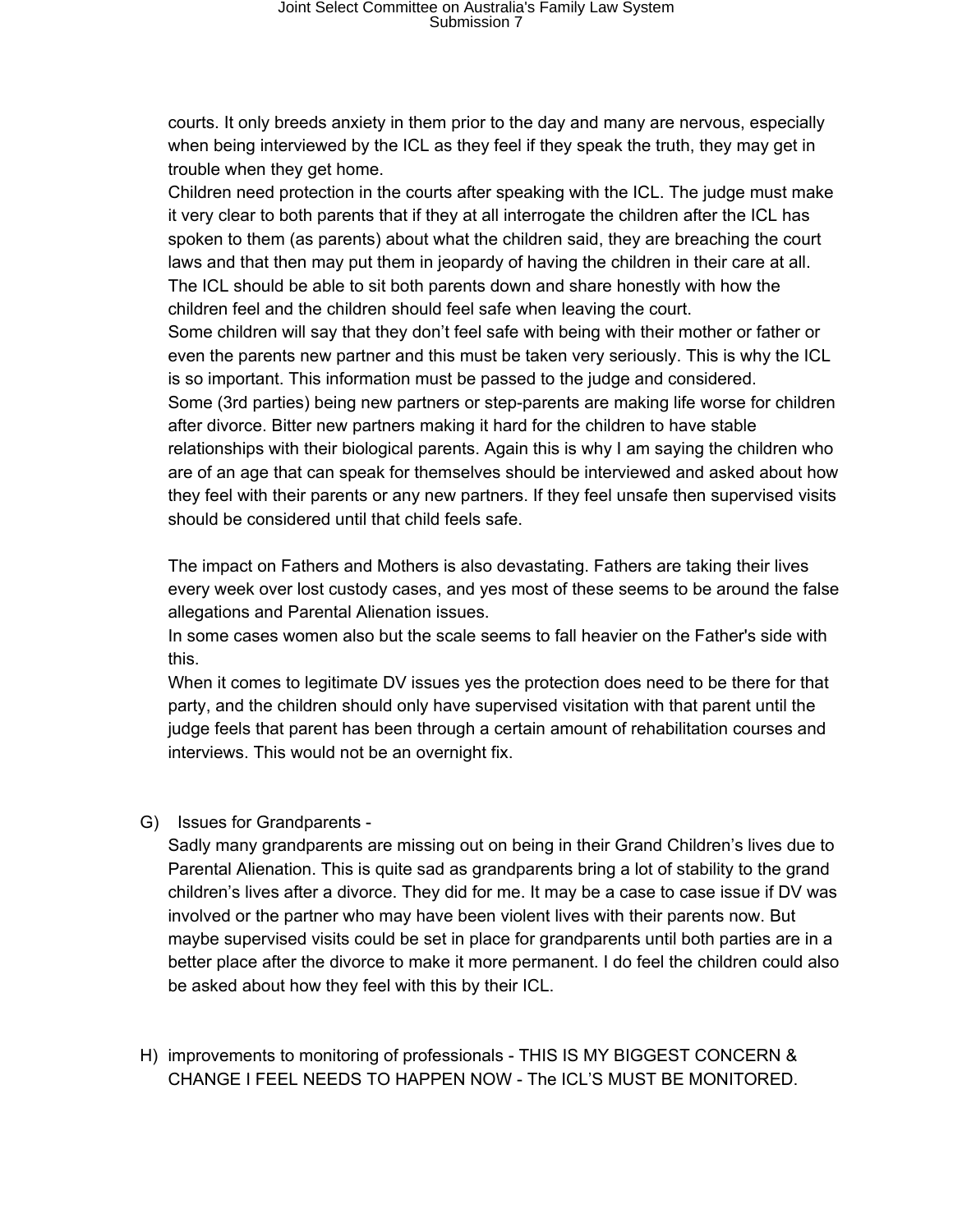I'm alarmed and concerned that the ICL is not monitored by video or with a witness in the room with them. This is Child Protection at its worst. I'm absolutely shocked that an adult (male or female) can sit in an enclosed room with one or more children and no-one is there to witness this interview.

I was shocked at a recent ICL interview I heard of where an ICL rudely interviewed 3 siblings. The eldest child was upset and he just laughed at her. She said "why are you laughing?", and he said "well we could either laugh or cry I guess". He then proceeded to tell the oldest Child "Don't worry I spoke to your Father and he doesn't want you anyway, he just wants your brother and sister" - What ICL does this? ALSO the ICL is NOT allowed to speak to either parent prior to interviewing the children (That's why they are called INDEPENDENT Children's Lawyers). I was appalled that this man is an ICL and still is today.

THIS IS WHY I FEEL THESE CHANGES NEED TO BE IMPLEMENTED (IN THE BEST INTEREST OF THE CHILD)

- 1. Every ICL interview MUST be videotaped, WITH the running numbers under the video so it can not be edited.
- 2. Every ICL interview must have another Independent Witness (that the ICL doesn't know personally) in the room with them during the interview of any minor.
- 3. If any Child then feels that they were questioned inappropriately, or felt uncomfortable/bullied, this then can be brought to the judge by the parents lawyer and the judge can ask for a copy of the interview video by the ICL to watch for themselves about the child's complaint.

WHAT WILL THIS DO - This will hold the ICL's accountable for their interview style and questioning. It will also make ICL's think before they speak in an interview with minors and know that they are on watch. It's their job to put the CHILD'S Best Interest first. I don't feel the majority of them have been doing this for a long time. I feel this may be the only way the Child will have the opportunity and power to speak up if they feel they have not been interviewed fairly.

In regards to this it just saddens me to how many professionals ( lawyers/barristers specifically) who are more concerned with making a buck then finding the bet solution overall for the children. Coaching parents to put in claims that are false is wrong. Lawyers and Barristers who are willing to do this and found to be guilty of it should be stripped of their legal rights. If the false claims they are claiming on behalf of their clients prove to be fabricated and false the judge should reprimand him/her of their position as well as the parent losing their custody rights. If this was a law this may just be what these lawyers/barristers need to think twice about what they are willing to do and say in court.

In regards to agencies, I feel the "Child Support Agency" needs a huge overhaul. Some parents are claiming they earn nothing so that they don't have to pay child support.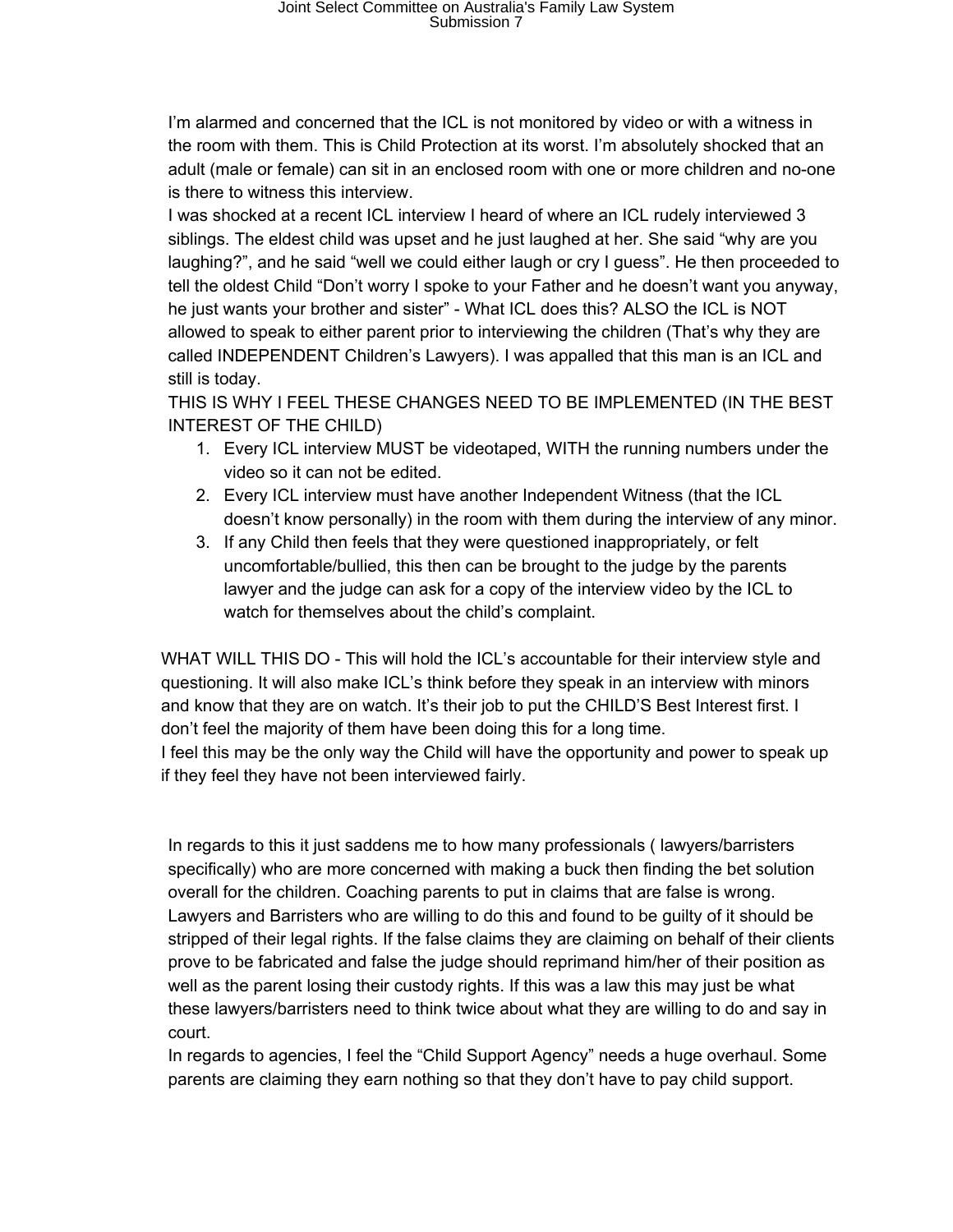No child support ( No Child I say). - Unless proven documents prove that they parent has nothing or little to give. BUT it must be investigated properly.

Why I say this is I do know of a case where a Father was claiming he only earned a tiny amount so all he had to pay his ex was \$17 a week for his 3 children. This was a bitter attack on the mother.

This Father at the same time is a big business man in the fitness industry and happily prades himself all over social media (still to this day) with his business and how much money he makes. The ATO and Child Support have done nothing about it even though many of us have reported him.

AND in saying that if a parent is paying Child Support and the other parent is still holding that child from still seeing that paying parent (They should then lose their right to have the child also).

People are contacting the ATO to let them know that these parents are actually working, or earning a lot more than they are claiming in their tax return, but the ATO's simple answer is we can only go by what their tax return states.

If strong evidence and been put forward showing that a party is obviously earning more why is this not being investigated immediately?

Some parents are suffering under that strain of covering all the financial outgoings with their children, whilst the other parents (who are not stating honestly what they are earning) still see their children but pays next to nothing to the parent who has the majority of custody.

Why are these cases not being investigated immediately?

## I) Improvements between Family Law and Child Support -

I feel communication between the Family Law and Child Support Agency needs a stronger connection and communication. Why? Because in cases like what I have stated above in point (h) above where there is obviously lies and deceit, this information would be transferred and exposed to the judge in the Family Court and then the judge would be able to make a better judgement on the custody case due to this.

I'd just like to close by saying that the "Best Interest of the Child" is paramount in all of this. Children have a right to be seen and heard. Parents who are not focused on this need to be.

EDUCATION is the Key here. More educating tangible material needs to be available to families after going through the courts (Hence why I wrote my books), and Mediation continued even after the divorce is finalised I feel would help parents continue to parent in the best interest of the child for years to come.

I appreciate you reading through my submission.

Karla Lee - Voice 4 Kids Advocate/Author